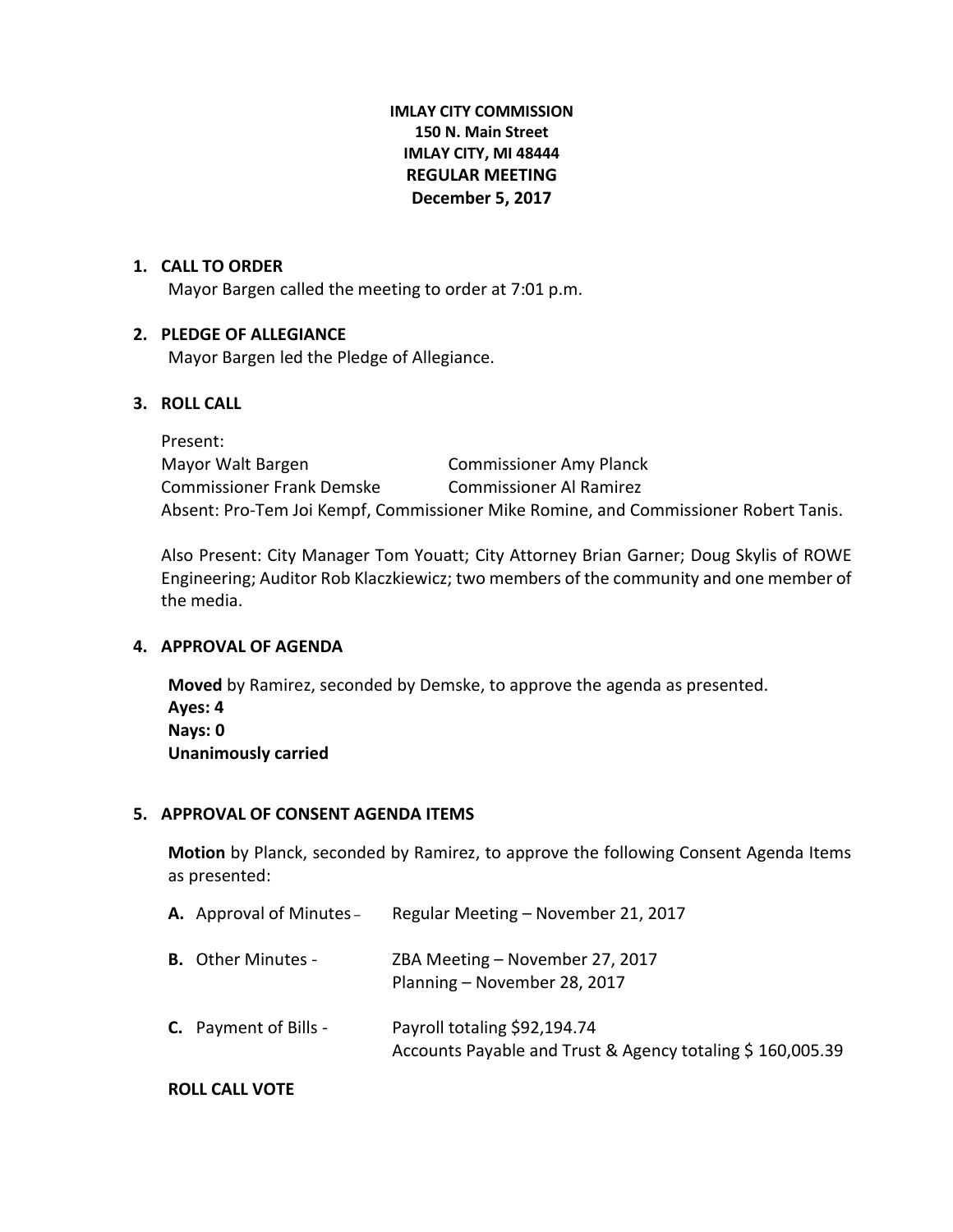Ayes: Planck, Demske, Ramirez, Bargen Nays: None **Unanimously carried**

# **6. CITIZENS FROM THE FLOOR –** None

#### **7. OLD BUSINESS**

## **A. M-53 Gateway – Spicer Invoice (pg. 25)**

City Manager Tom Youatt presented the invoice from Spicer Group for \$1,540.80. Mr. Youatt stated this invoice with the Commission's approval will wrap up the design phase for the M-53 Gateway project. The design was submitted to M-DOT and the Federal Highway Administration for approval and once approval is received the bidding process can start. Mr. Youatt anticipates this being a 2018 summer project.

**Motion** by Planck, seconded by Demske to approve payment of \$1,540.80 to Spicer Group for the Imlay City Median/Gateway Landscaping Design.

**ROLL CALL VOTE** Ayes: Demske, Ramirez, Planck, Bargen Nays: None **Unanimously carried**

**B. Spicer Invoice – CIP (pg. 26)**

City Manager Tom Youatt presented the invoice from Spicer Group for \$3,162.50. Mr. Youatt stated this invoice is for CIP progress payment. Mr. Youatt informed the Commission John Olson from Spicer Group is heading up the project and the draft plan will be presented to the Planning Commission at the January meeting, it will then be presented to the Commission for review and approval at the February meeting. Mr. Youatt stated the CIP plan is critical to applying for Community Block Grant funding and for Redevelopment Ready Community funds as identified by MEDC. We are engaged in the process and making progress, once the City has completed status we can see a reduction in grant matching funds. Mr. Youatt informed the Commission Dana Walker is heading the committee for the RRC. Mr. Youatt stated the CIP Plan is making great progress and is recommending approval of payment

**Motion** by Ramirez, seconded by Planck, to approve payment of \$3,162.50 to Spicer Group for CIP engineering.

## **ROLL CALL VOTE**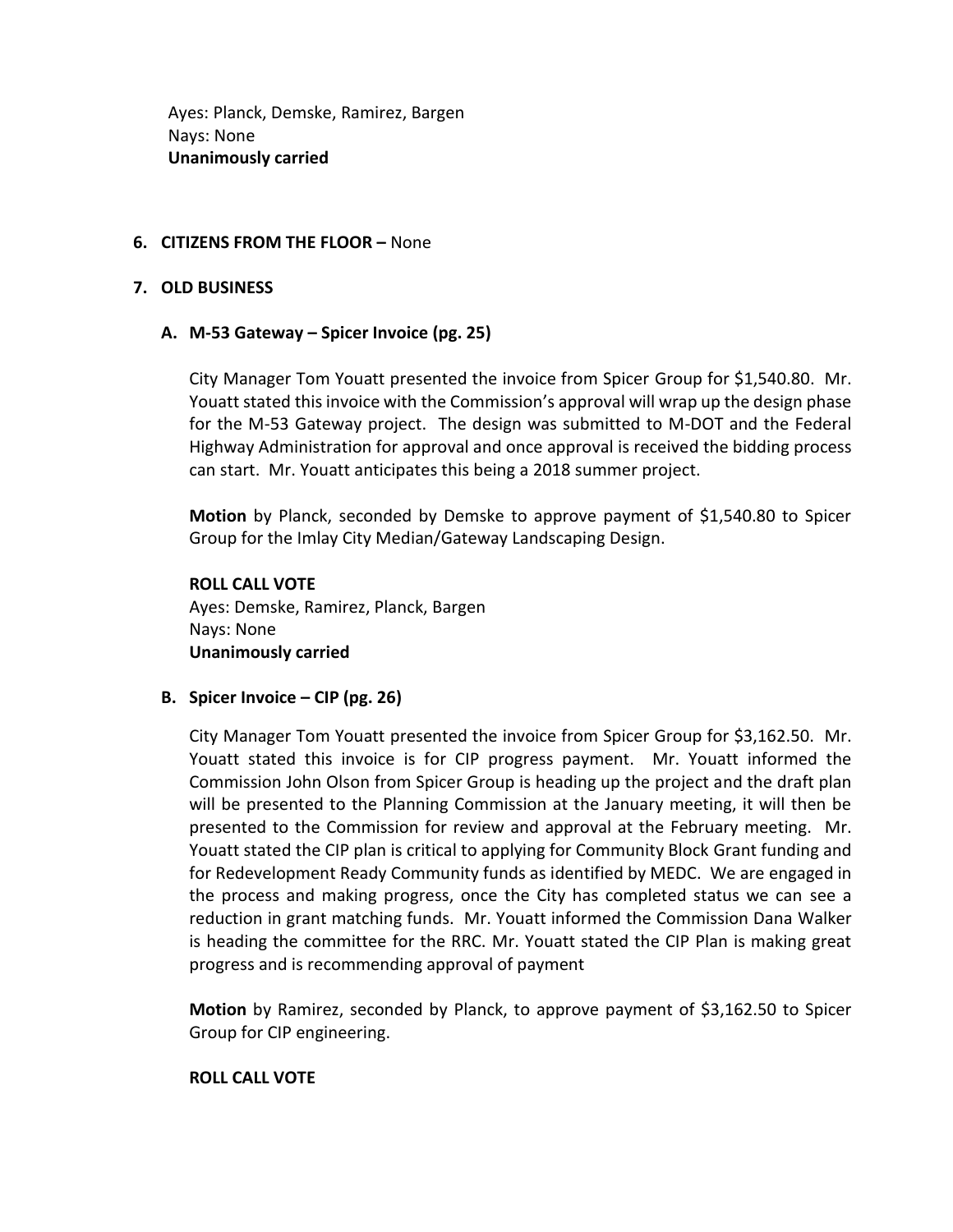Ayes: Demske, Ramirez, Planck, Bargen Nays: None **Unanimously carried**

#### **8. NEW BUSINESS**

#### **A. FYE 2016-17 Audit**

Rob Klaczkiewicz from Smith & Klaczkiewicz, PC presented their findings from the audit year ending on June 30, 2017. Mr. Klackiewicz wanted to first point out on page 2 of the report that the City received the auditor's highest level of opinion. On page 14, Mr. Klackiewicz presented the Balance Sheet of Governmental Funds, in general funds there is \$2.9 mil in total assets, liabilities of \$132,452 in total liabilities, leaving \$2.8 mil total fund balance. On page 16, Mr. Klackiewicz explained the revenue general funds is \$2.9 mil, expenses is \$2.5 mil making a net change of \$187,000 added to the general fund balance on the Equity Income Statement. On page 19 of the report, Mr. Klackiewicz highlighted the income statement for the water/sewer fund and stated there was a \$85,000 loss but pointed out that this takes into account \$358,000 in depreciation expenses and there were a lot of Capital Improvements in the water/sewer. On page 47, Mr. Klackiewicz explained the new tax abatements which is in accordance with GASB 77, the City has to disclose how many abatements they have each year. In 2016-17, the City had \$53,687 in tax abatements. Mr. Klackiewicz stated the City also implemented two other standards in accordance with GASB 68, schedule of change in pension and GASB 75, OPEB retiree health care. Schedule of change in pension shows a net pension liability of \$3 mil and gives information with a three year trend. The City is 63% funded as of June 30, 2016. Mr. Klackiewicz explained OPEB retiree health care liability is not required yet but the City implemented a year early. The net OPEB liability is \$150,000 this year.

**Motion** by Ramirez, seconded by Demske, to accept the FYE 2016-17 Audit. **Ayes: 4 Nays: 0 Unanimously carried**

## **B. MERS Defined Benefit Additional Contribution (pgs. 27-32)**

City Manager Tom Youatt presented information on creating the Surplus Division Addendum. Mr. Youatt recommended creating the Surplus Division so the City could make additional payments that could be allocated to raise funding percentage rather than lower the monthly payment. Last year the City made an additional payment of \$100,000 but did not go into a surplus division, it lowered the monthly payments. Mr. Youatt explained if the surplus division was created and if the Commission approved making another additional \$100,000 payment into the new division, the funding would increase from 64.8% to 66%. Mr. Youatt further explained if the City made an additional payment of \$125,000 the percentage would go to 66.3% but Mr. Youatt does not feel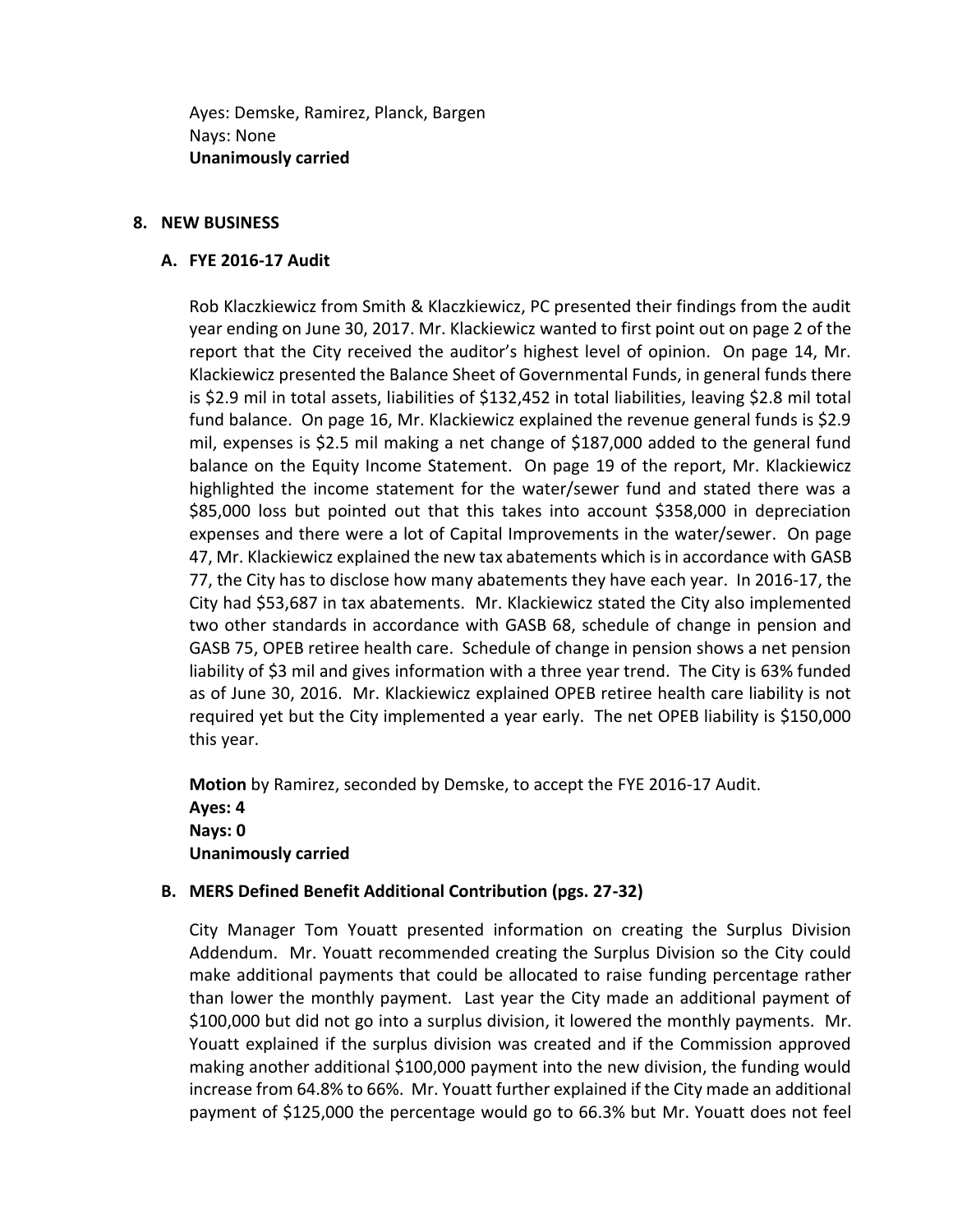the additional \$25,000 contributed is worth the .3% increase. Mr. Youatt stated the goal is to increase funding percentage, Michigan legislation is changing pension reform but it mainly targets communities who fall below 60% funded. The City is being proactive in OPEB and pension liability. Mr. Youatt informed the Commission employees contributed 2% to their pensions last year and are contributing 3% this year. He is hopeful contributions from employees will continue to increase. The average employee contributions is 6%. Mr. Youatt recommends two things, 1.) Approve newly defined Surplus Division identified by MERS and 2.) Contribute \$100,000 to the Surplus Division. Mr. Youatt also informed the Commission there was an increase in fund balance in General funds by \$300,000 and by contributing to the Surplus Division is shows very good faith towards City employees to ensure funds will be there when they retire and it will encourage the employees to contribute to their retirements.

Mayor Bargen wanted to make clear the 64.8% on MERS is at the end of 2016 with \$100,000 contributed, the audit shows 63.18%. Mr. Youatt stated the 66% MERS stated was an estimate and MERS is one year behind and the percentage would be recalculated in June of 2018 but we do not anticipate anyone retiring this year or for a few years.

Commissioner Demske questioned what the funding percentage goal is. Mr. Youatt stated that at the end of 15 to 20 years the City would like to be fully funded.

Commissioner Ramirez questioned why the City did not know that adding the additional \$100,000 last year would lower the percentage. Mr. Youatt explained the City did not anticipate three employees retiring and the additional \$100,000 actually made the percentage be not as low as it would have been if the contribution had not been made.

**Motion** by Planck, seconded by Demske, to establish the Surplus Division Plan and adoption of the addendum as presented by City Manager Tom Youatt and give him the authorization to sign the addendum.

**Unanimously carried Ayes: 4 Nays: 0**

**Motion** by Demske, seconded by Planck, to assign \$100,000 from Fund Balance in General Fund into the Surplus Division.

**ROLL CALL VOTE** Ayes: Demske, Ramirez, Planck, Bargen Nays: None **Unanimously carried**

**C. Approve Proclamation – Nicole Frost (pg. 33)**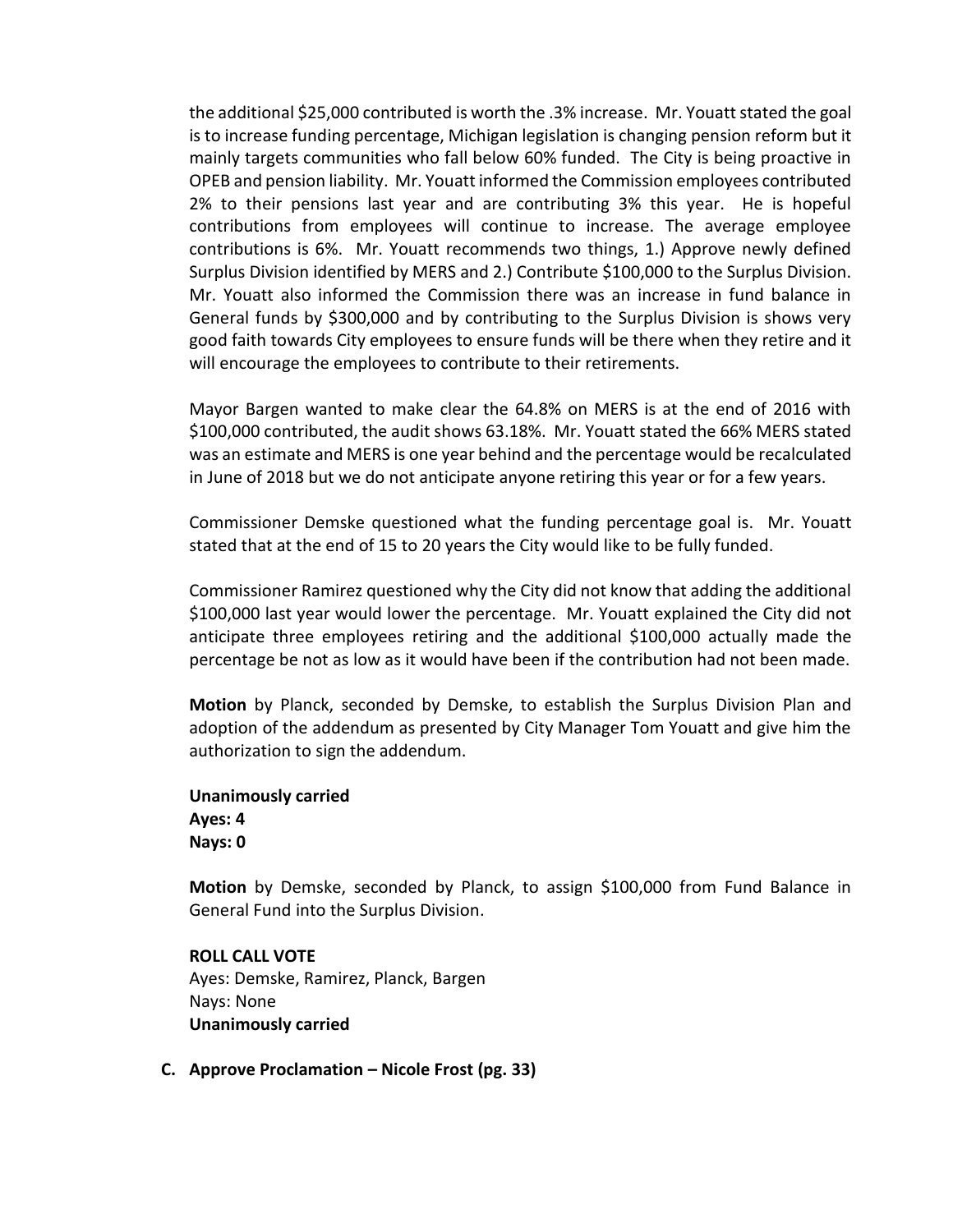City Manager Tom Youatt presented the proclamation for Treasurer/Clerk Nicole Frost for the Commission's approval. Mr. Youatt recognized the contributions Ms. Frost made to the City and what an outstanding job she did in the three years she worked for the City.

**Motion** by Demske, seconded by Planck, to approve the proclamation for resigning Treasurer/ Clerk Nicole Frost.

**Ayes: 4 Nays: 0 Unanimously carried**

# **D. Approve Proclamation – Andrew Kustowski (pg. 34)**

City Manager Tom Youatt presented the proclamation for Assistant Fire Chief Andrew Kustowski for the Commission's approval. Mr. Kustowski has been serving on the fire department since 2005 and has provided outstanding leadership and guidance. He will continue to service on the department until January 1, 2018.

**Motion** by Ramirez, seconded by Demske, to approve the proclamation for resigning Assistant Fire Chief Andrew Kustowski.

**Ayes: 4 Nays: 0 Unanimously carried**

# **E. Approve Proclamation – James Meitling (pg. 35)**

City Manager Tom Youatt presented the proclamation for Firefighter James Meitling. Mr. Meitling retired last August after serving 13 years on the department. Mr. Youatt would like to recognize Mr. Meitling for his many years of service to the City and the fire department.

**Motion** by Planck, seconded by Ramirez, to approve the proclamation for retiring firefighter James Meitling.

**Ayes: 4 Nays: 0 Unanimously carried**

## **F. Personnel Policy Amendment #2017-2 (pg. 36)**

City Manager Tom Youatt stated the current compensatory time does not allow more than 40 hours compensatory time and no payout to exempt employees. Mr. Youatt informed the Commission Nicole Frost took care of everything so the City was in a very good position before she left, she worked late and even came in on the weekends to get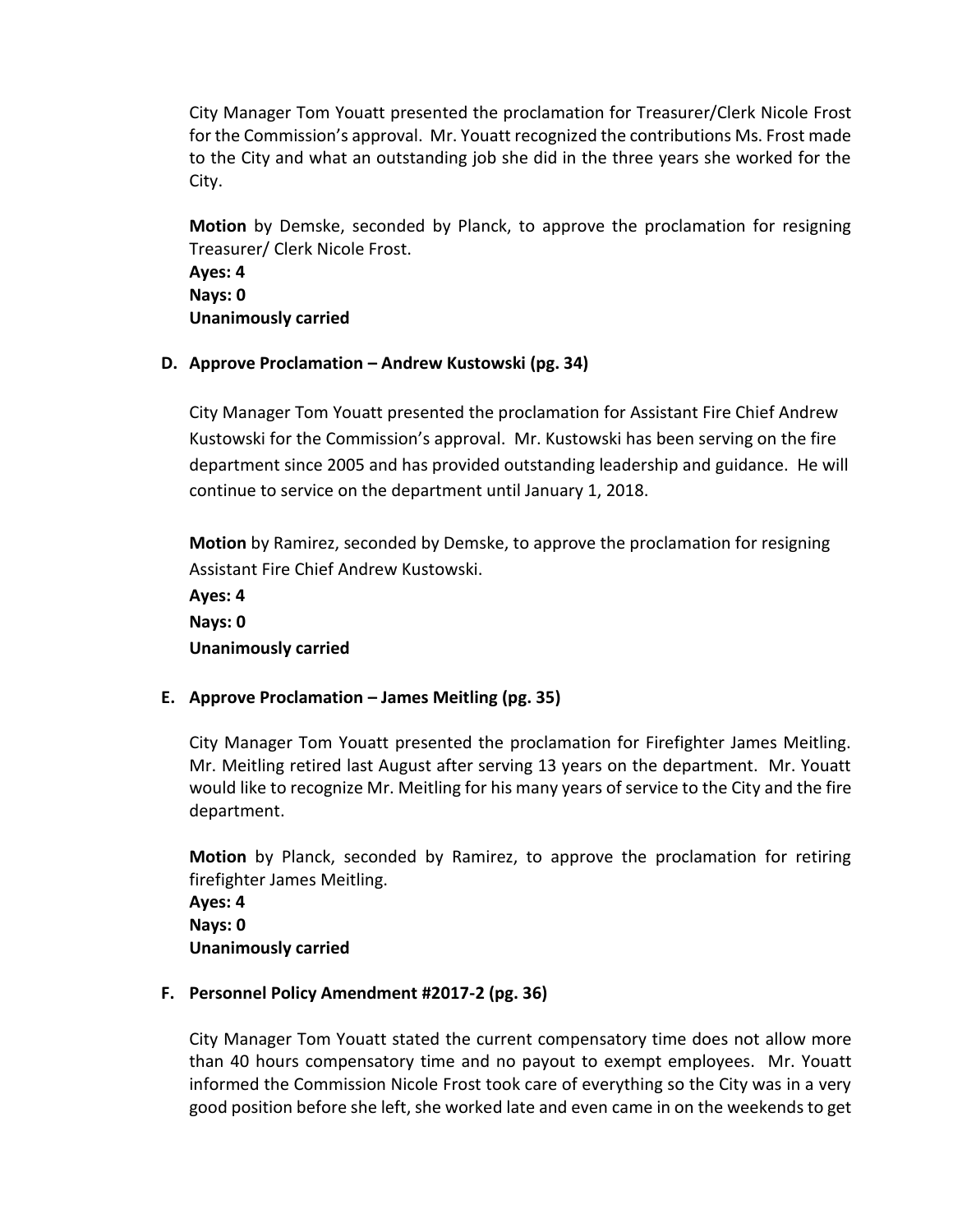things wrapped up, she did an extraordinary service to the city. Mr. Youatt suggests changes be made to the policy contingent on two requirements, 1.) The exempt employee gives two weeks' notice, and 2.) The exempt employee works the entire two weeks to receive the payout for compensatory time. City Attorney Brian Garner pointed out the change would be retroactive to November 15, 2017.

**Motion** by Ramirez, seconded by Demske, to amend personnel policy on compensatory time and it be retroactive to November 15, 2017, as presented.

**ROLL CALL VOTE** Ayes: Ramirez, Demske, Bargen Nays: Planck **Motion carried 3-Ayes, 1-Nay**

#### **9. MANAGER'S REPORT**

City Manager Tom Youatt reported Nicole Frost appointed him on a temporary basis as the new FOIA coordinator. Ms. Frost instituted a policy when receiving FOIA requests and explained it to Mr. Youatt. Mr. Youatt is amazed at how many FOIA requests the City receives. City Attorney Brian Garner informed Mr. Youatt and the Commission footage from body cameras will soon fall under FOIA, he believes it goes into effect on January 5 or 8, 2018. Mr. Youatt stated the City received payment for the Local Community Stabilization Fund. The City budgeted \$177,000, we received \$465,834.93 from the State of Michigan from state sale tax in lieu of revenue sharing. The City received \$371,000 last year and at that time the City was told not to expect that much each year, it was a one time increase. Mr. Youatt reminded and invited all the Commissioners to come to the Polly Ann Trail ribbon cutting being held on Thursday, December 7, 2017 at 5:00 p.m. Mr. Youatt stated he also invited the Friends of the Polly Ann Trail, the youth group from Gateway Assembly of God church, Chief Pike and a few other citizens. Commissioner Planck questioned what kind of lights were installed and Mr. Youatt stated they were photocell LED lights and that we also have trail cameras. Mr. Youatt informed the Commission he talked with Meghan Stevens from the DNR on the purchase of the property and she stated the Natural Resource committee meets on December 14, 2017 and she does not feel Mr. Youatt is needed at the meeting, she expects it will go through without difficulty, the DNR is not using building and the building is pretty empty. Mr. Youatt stated the proposed assisted living facility goes before the Zoning Board of Appeals on December 28, 2017 for a second variance to change the set back from the parking lot to the building to 15' rather than the required 20'. Mr. Youatt stated they have were granted a variance on the building length at the last ZBA meeting. After the ZBA meeting, they will present the revised site plan to the Planning Commission on January 9, 2018. Mr. Youatt informed the commission the Planning Commission has looked at the preliminary plans and DeShano's engineer, Scott Bell from Lapham Associates will make suggested changes to the plans and present at the next meeting. The project will cost about \$3 million and will create about 40 jobs, 20 full time and 20 part-time positions. Mr. Youatt stated the Clerk/Treasurer applications are due Friday December 8, 2017 and the opening was advertised in the local papers and on the